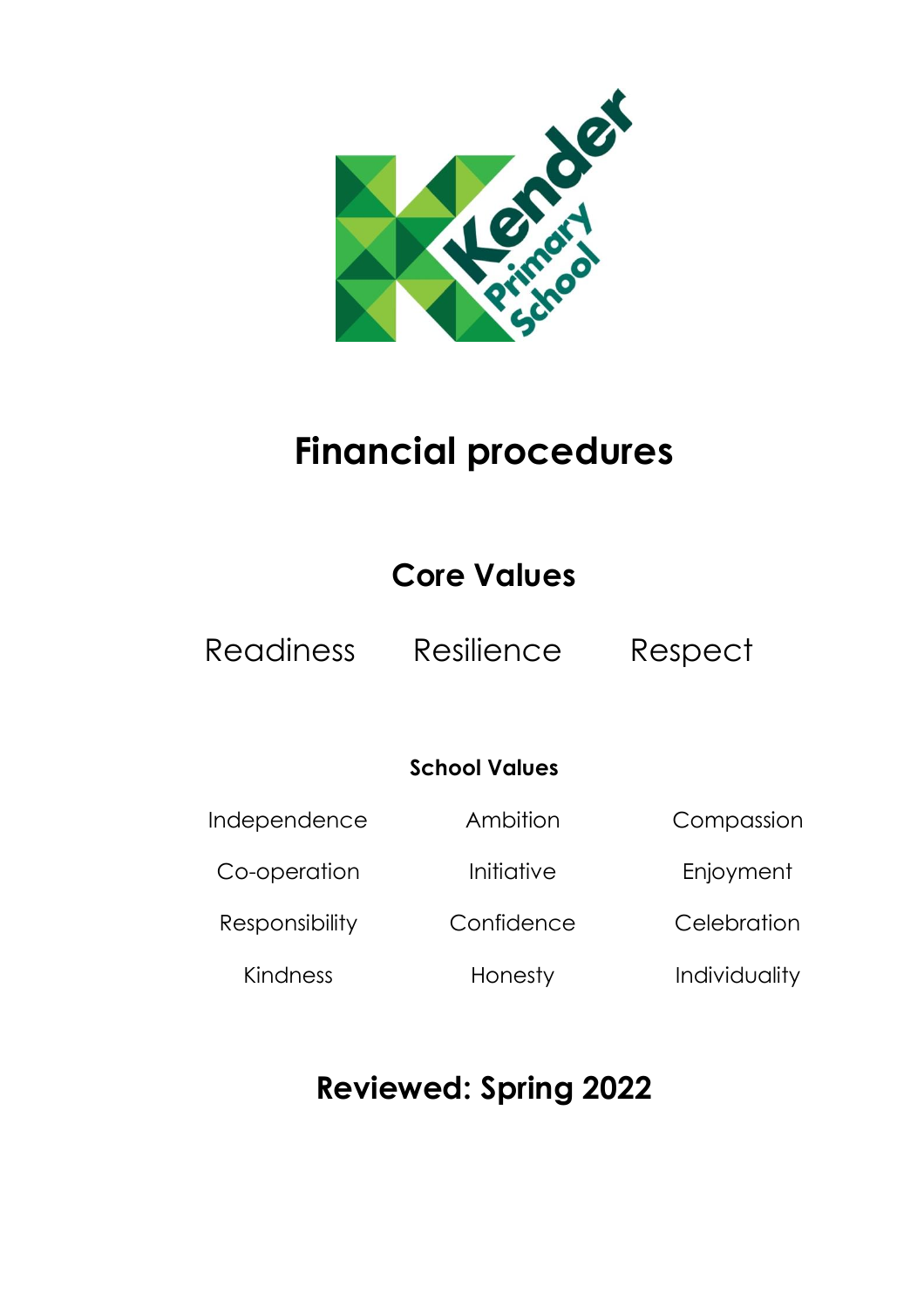# **INTRODUCTION**

- 1.1 It is the objective of the Governing Body to establish and maintain a system of financial controls to facilitate the efficient and most cost effective running of the Kender Primary School. To achieve this it has put in place systems of internal financial control ensuring separation of duties and clear, delegated authority relating to all of the School's finances and accounts.
- 1.2 The School's budget plan is central to the achievement of the School's educational objectives. These are contained the School Improvement Plan and will therefore be under constant review by the Governing Body and agreed annually to allow the School's budget plan to be prepared before the commencement of the financial year. A final budget plan will be agreed by the Personnel and Finance Committee who has the delegated responsibility under their terms of reference when notification of the School's budget share has been received.
- 1.3 These Procedures are in line with Lewisham's Schools Financial Manual (Jan 2012) and Scheme of Delegation to Schools (2014).

# **2 DELEGATED AUTHORITY**

- 2.1 The Governing Body of Kender Primary School is responsible for the control and expenditure of income in accordance with the delegated budget in order to assist Lewisham Education Authority in the discharge of their statutory duties and responsibilities. The Governing Body in turn delegates its financial responsibilities to the Personnel and Finance Committee ("the Committee") while remaining ultimately accountable.
- 2.2 The Governing Body ensures that any responsibility delegated to its Committees, Working Parties and the Headteacher is fully documented. Terms of Reference should be approved for each Committee. Responsibilities that are delegated by the Headteacher to other members of staff should also be fully documented. The Headteacher will maintain a record of these responsibilities together with a record of the staff that are authorised to sign documents or have access to computerised financial systems.
- 2.3 The Headteacher has responsibility for implementing agreed policies and maintaining day-to-day control of the School's financial accounts.
- 2.4 The School Business Manager (SBM) assists the Headteacher in the discharge of his/her financial responsibilities.
- 2.5 The Finance Assistant is responsible for financial data entry, invoicing and reconciliation of wraparound care and other invoices and for the management of the ordering system.
- 2.6 Authorisation of expenditure, with stated limits, is delegated to: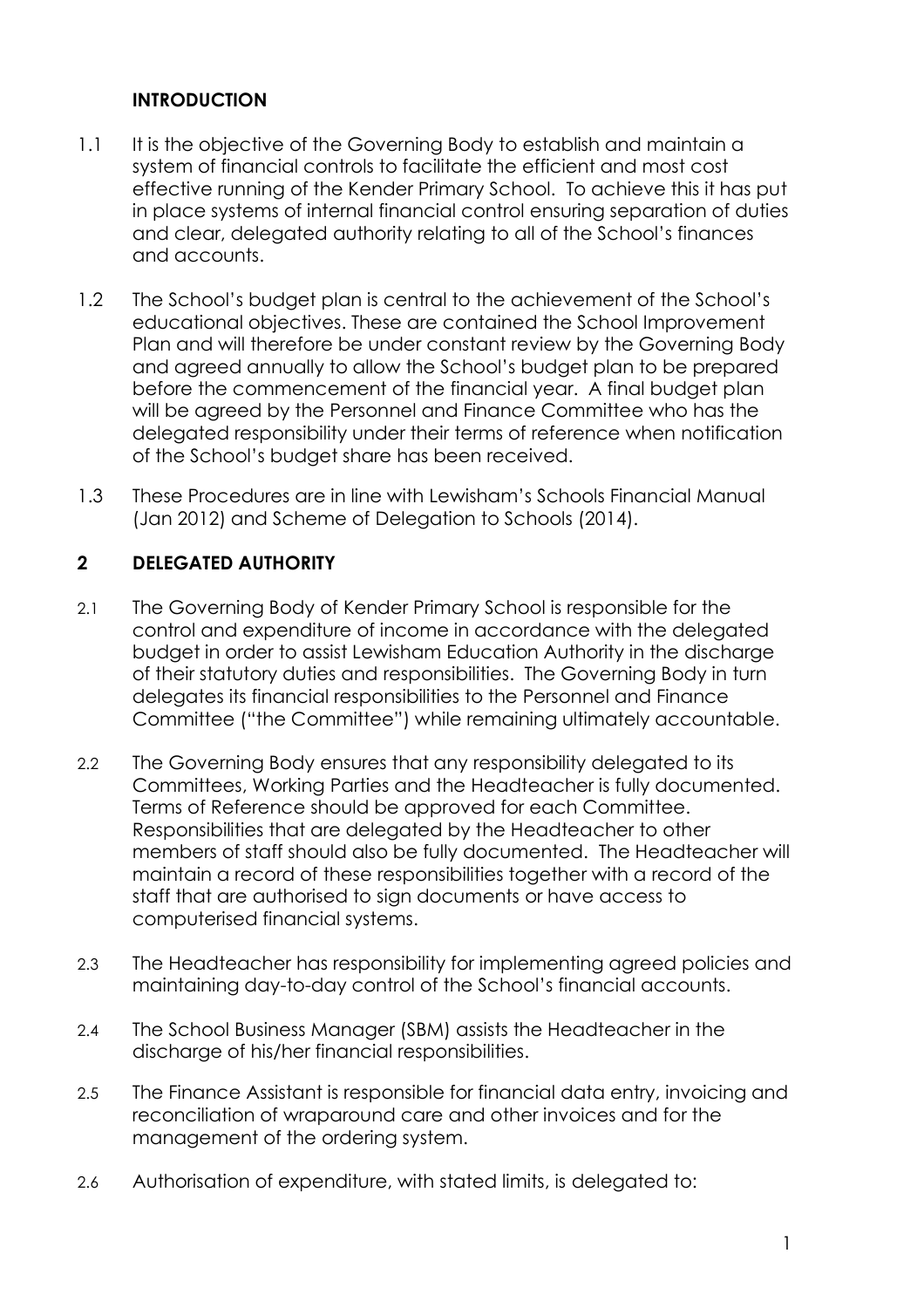a) items up to £10,000 - the Headteacher b) items over £10,000 but under £25,000 – Personnel and Finance **Committee** c) items over £25,000 – the Governing Body

2.7 In the absence of the Headteacher, the Deputy Headteacher assumes delegated authority as detailed in 2.5 above**.**

# **3 INTERNAL FINANCIAL CONTROL**

3.1 It is vital that the person who raises an order is not also responsible for authorising the expenditure and signing the cheque or authorising the BACS payment. As the school is spending public money it is imperative that a clear division of roles and responsibilities is ensured at all times.

There must be at least three senior staff designated as authorised signatories. The Headteacher is responsible for maintaining a list of these staff, along with their signatures, indicating the level of their authority and value limitations commensurate with 2.6 above.

- 3.2 At least two people, from either the Senior Leadership Team (SLT) and/or Admin Team, will be involved in receipts and payments checking each other's work. This will be evidenced on various documentation associated with a transaction.
- 3.3 Level of authorisation is restricted, mainly to the Headteacher and Deputy Headteacher. One other member of the SLT is trained and authorisation will be delegated to this person in the absence of the Headteacher and/or Deputy Headteacher.
- 3.4 Original documents will remain as such, there will be no alterations to vouchers, cheques, etc by correcting fluid.
- 3.5 Sufficient audit trail will be established to allow the auditor to trace a transaction from its source document to final incorporation into the accounting records and vice versa.
- 3.6 Access to financial records will be limited to the Headteacher, the Deputy Headteacher, the SLT, the SBM, Schools Finance and the Finance Assistant.

# **4 BUDGET PLANNING AND CONTROL**

4.1 The Committee prepares a budget plan in line with expected income and expenditure for the following three years. This is based around the main priorities of the School Development Plan including committed balances for planned expenditure in future years. The draft budget and the Committee's recommendations are presented to the Governing Body for scrutiny and subsequent approval.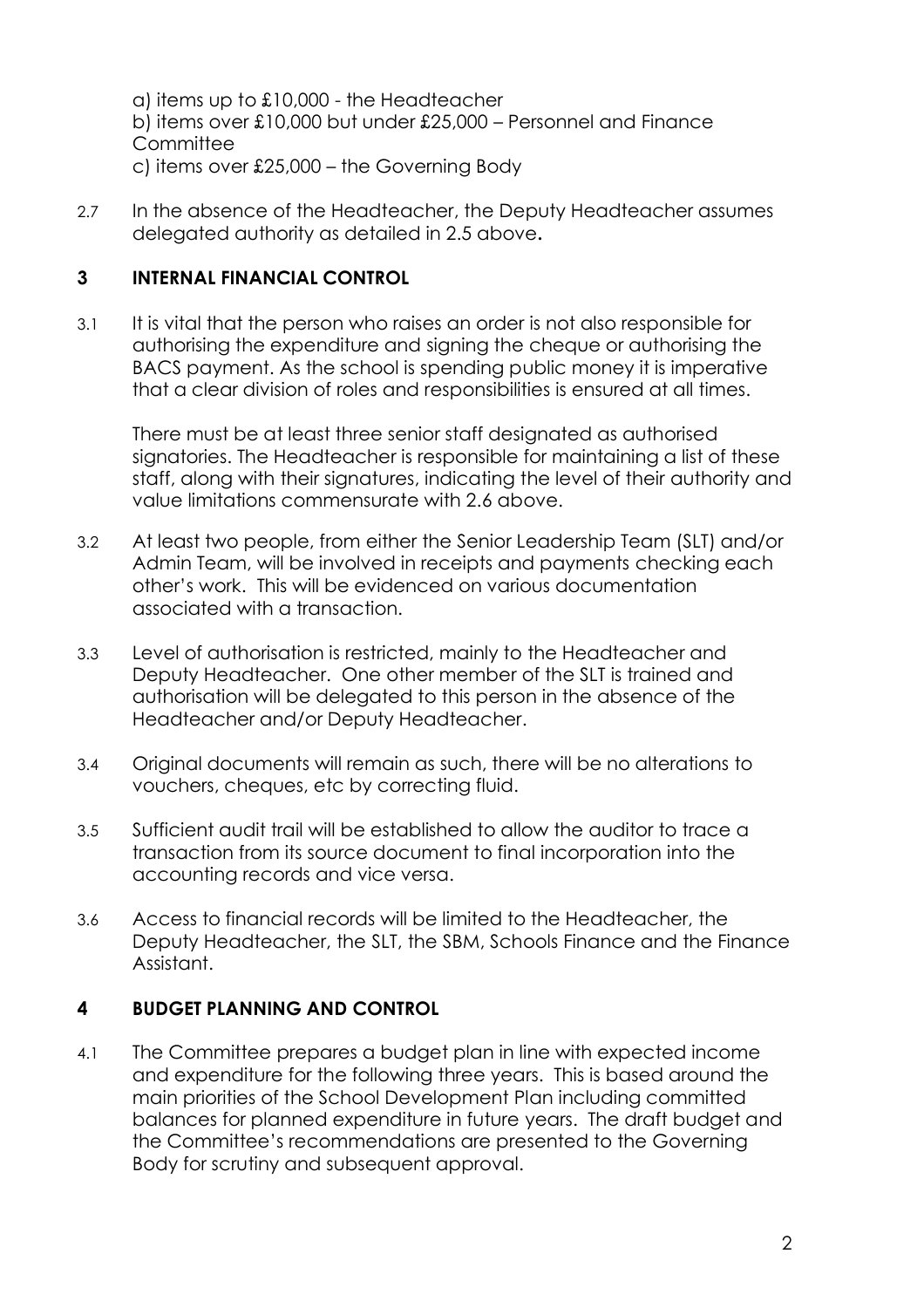- 4.2 The Headteacher is responsible for the regular review of the budget to ensure that spending is on track. Information on income, expenditure and commitments is collated and presented by the SBM.
- 4.3 The Committee meets at least termly to monitor and review expenditure. Variances are investigated and remedial action is taken and noted as required. The Committee reports to the termly meeting of the Governing Body highlighting any potential deficits or surpluses and recommending measures to eliminate these*.*
- 4.4 The SBM and/or Schools Finance prepare the following reports for monitoring and reconciliation:
	- weekly reports of income and expenditure for the Headteacher;
	- quarterly reconciliation reports, certified by the Headteacher, for the LA;
	- monitoring reports as requested by the Personnel and Finance Committee:
	- monitoring reports for termly meetings of the Governing Body; and
	- end of year reports for the LA.

To enable the governing body to meet their statutory responsibilities for the financial management of the school and so they can safeguard the large amounts of public money for which they are responsible, the SBM will prepare clear and concise reports of the school's budget at least six times a year for consideration by the Chair of the Committee so that action can be taken on them to good effect.

- 4.5 The Headteacher has delegated power to vire to a maximum of £10,000 between budget heads and reports these virements to the next meeting of the Committee for countersigning by the Chair.
- 4.6 All virements exceeding £10,000 need prior approval from the Committee and are reported to the Governing Body.

# **5 INCOME**

- 5.1 All income is collected in advance wherever possible to maintain adequate cash flow.
- 5.2 All monies will be retained in the school safe and recorded in the safe contents ledger.
- 5.3 The SBM will maintain records of all income due and received.
- 5.4 All monies are banked by the SBM using paperwork prepared by the SBM or the Finance Assistant. Banking should be performed more frequently if the cash and cheques exceed the insurance limit.
- 5.5 Most income is made electronically either via the school's Arbor Parent Portal or via bank transfer. Income is regularly reconciled by the SBM.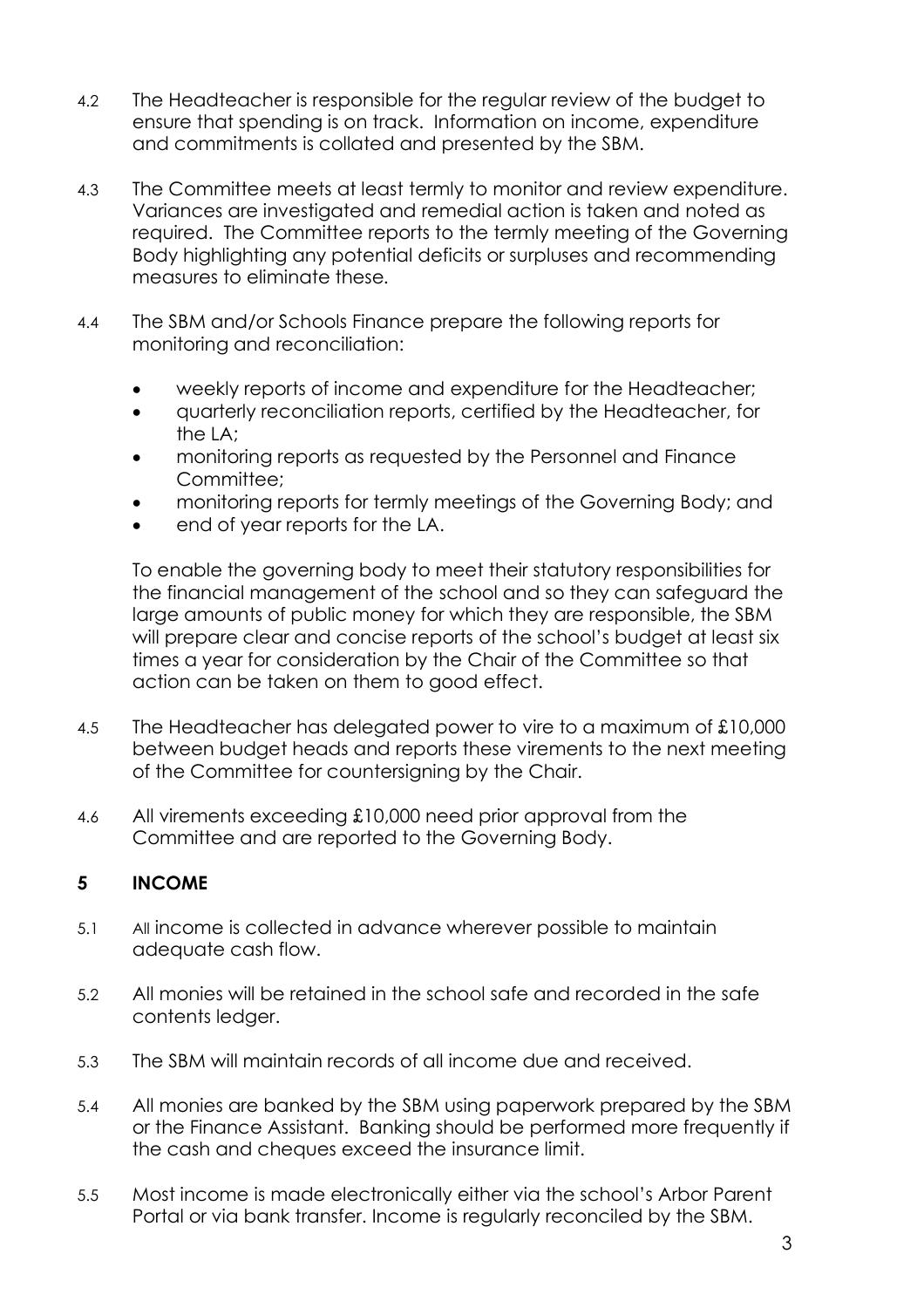# **6 PURCHASING GOODS AND SERVICES**

- 6.1 All orders are authorised by the Headteacher, Deputy Head or budget holders ensuring that best value is being secured both on price and quality. This is achieved through discussion with budget holders and scrutiny of orders by the person authorising the order.
- 6.2 An official order must be placed for all goods or services ordered, including those ordered by telephone, email or internet wherever possible and are placed by the Finance Assistant who records the order on the school's finance system.
- 6.3 Designated budget holders must ensure that funds are available in the appropriate budget head before placing an order. Details are held in the Internal Budget Holder file held in the school office, which allows the budget holder to keep a running check on the budget balance*.*
- 6.4 The Finance Assistant is responsible for despatching all orders to suppliers and maintaining the system for tracking the status and payment of orders.
- 6.5 The Finance Assistant is responsible taking delivery of goods and will initial the delivery note as evidence of receipt and forward it to the SBM.

### **7 CONTRACTS FOR WORKS**

- 7.1 The Governing Body will enter into contracts for the provision of works within the procedures laid down by the London Borough of Lewisham.
- 7.2 All members of the Governing Body and school staff must declare any pecuniary interest prior to the consideration of tenders offered. The SBM keeps a Register of Business Interests in respect of Governors and staff.
- 7.3 The school seeks value for money when exercising its powers to spend delegated budgets on supplies, works and services. To achieve this objective, we obtain competitive quotations or tenders in accordance with the procedures set out below.
- 7.4 Estimated value of purchase

Under £10,000 – none required £10,001 - £25,000 – three written quotations £25,001 - £50,000 – Four written quotations £50,001 - £100,000 – by tenders following procedures in LA Manual £100,001 and above – by tender with LA approval

The Premises Manager, under the direction of the Headteacher, is responsible for securing competitive and written quotations from the LA approved lists of contractors and the approval of the Governing Body sought through Chair's Action*.*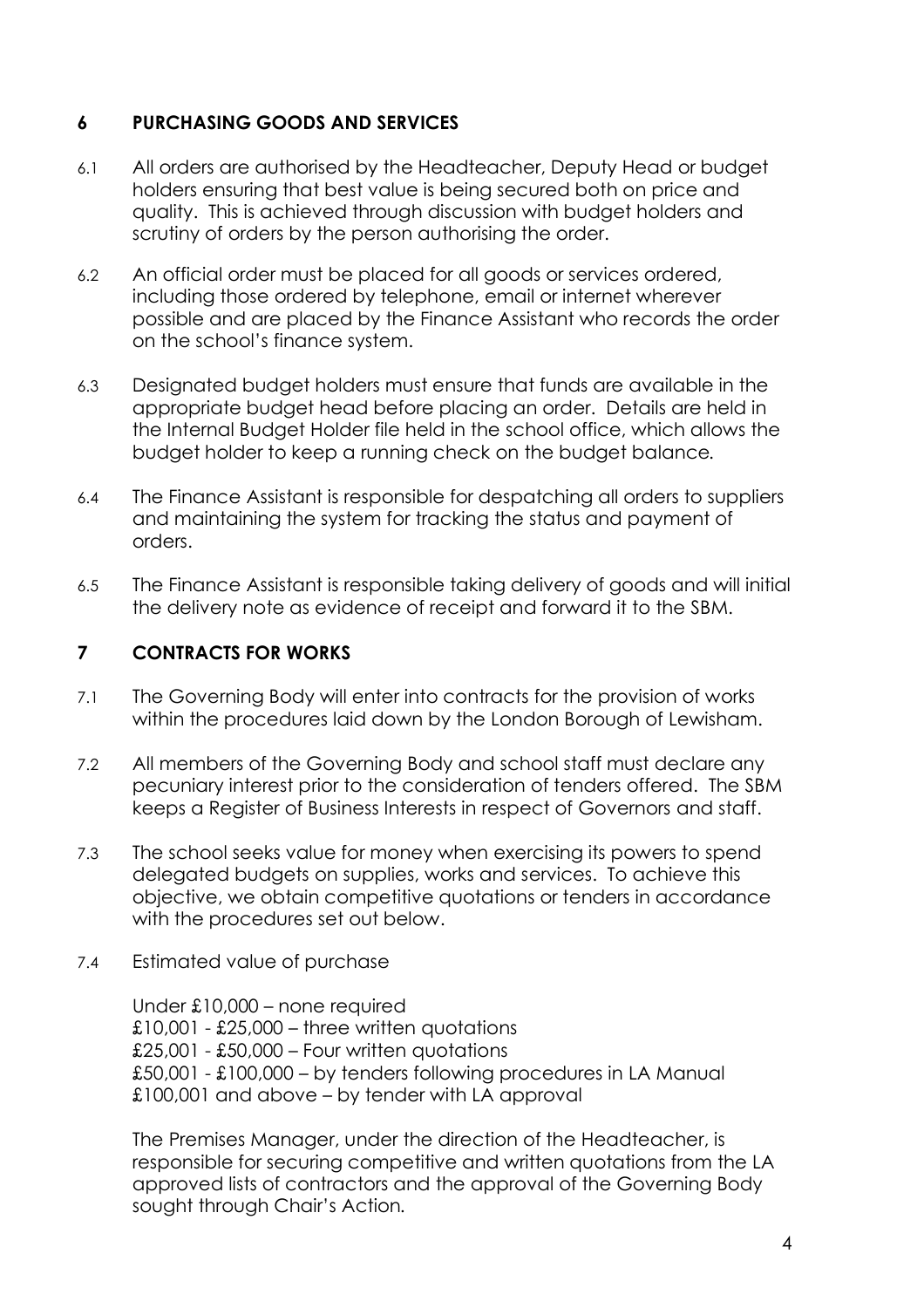# **8 EXPENDITURE**

- 8.1 The SBM is responsible for making all payments on behalf of the School.
- 8.2 All payments must be authorised by the Headteacher or the Deputy Headteacher.
- 8.3 All invoices must be authorised by the Headteacher. In the case of the Headteacher originating the order, the invoice will be authorised by a member of the SLT. Similarly, if an order is authorised by the SBM, the invoice will be authorised by the Headteacher.
- 8.4 All payments are made only on the presentation of the original invoice. Faxed, copied or scanned invoices are not acceptable. An emailed invoice is acceptable if it is in the PDF format.
- 8.5 Before an invoice is certified for payment, either the SBM or the Budget Holder should check the delivery against the original order and be satisfied that they are of the correct quantity, quality and price.

# **9 PETTY CASH & STAFF REIMBURSEMENT**

- 9.1 The school does not hold petty cash.
- 9.2 All reimbursements for expenses must be authorised by the Headteacher and made by the SBM using BACS payments. If the payment is to the Headteacher then it is authorised by a member of the SLT. If the payment is to the SBM then it is authorised by the Headteacher.
- 9.3 All claims for petty cash will be supported by an official voucher/ receipt/paid invoice, showing VAT where appropriate.

# **10 SALARIES, WAGES AND PENSIONS**

- 10.1 The Governing Body is responsible for the salary costs of all teaching and non-teaching staff employed in the School and gives delegated authority to the Personnel and Finance Committee to award increases in-line with agreed pay scales and the School's staffing structure.
- 10.2 The administration of the payroll will be by SLA with Strictly Education and the contract of employment is between the Governing Body of Kender Primary School and the employee.
- 10.3 The SBM, under the direction of the Headteacher, will ensure that the School provides the necessary and relevant information and returns to Strictly Education to facilitate an efficient payroll system.
- 10.4 Authorised signatories for changes to the payroll are the Headteacher and Chair of Governors.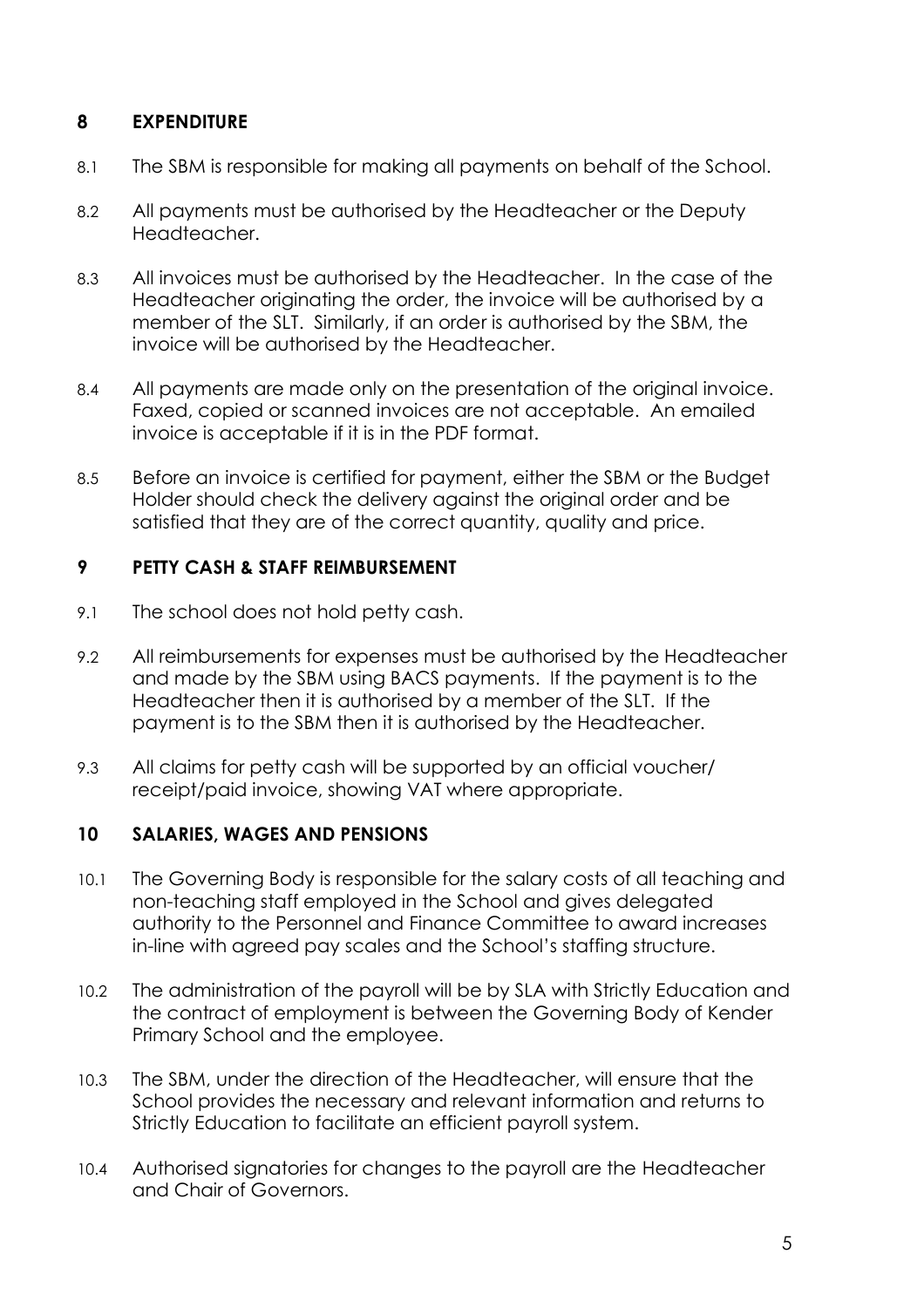10.5 Each month the payroll reports are checked thoroughly to ensure there are no discrepancies. Any errors must be notified to Strictly Education immediately and the details retained with the School's financial records*.*

# **11 BANK ACCOUNTS**

- 11.1 The Governing Body will authorise the opening and closing of all bank accounts, by Chair's Action where necessary.
- 11.2 The SBM keeps a record in the safe of cheque books for all accounts. All cheques are kept in the safe when not in use.
- 11.3 All cheques must have two signatures from the School's approved signatory list, one of which must be the Headteacher or Deputy Head.
- 11.4 Authorised signatories shall be the Headteacher, Deputy Headteacher and one of the Assistant Headteachers.
- 11.5 No pre-signed cheques will be held by the School.
- 11.6 Cheques which require cancelling must be clearly marked *Cancelled* and retained for audit inspection. Cheques can only be reissued after a missing cheque has been cancelled.
- 11.7 The SBM will reconcile all bank accounts each month and the documentation checked and endorsed by the Headteacher.
- 11.8 Direct debits are only allowed for business rates, telephone, operating leases and utility bills. All direct debits will be authorised by the Headteacher.

# **12 INSURANCE**

- 12.1 The Governing Body will review the insurance arrangements for the School annually, ensuring adequate arrangements are made to cover the building, its contents, public and employer's liability.
- 12.2 The Governing Body, through the Headteacher, must ensure adequate insurance cover for pupil activities eg school trips, offsite sports.
- 12.3 The Headteacher must inform the Governing Body of all accidents, losses and incidents which may give rise to an insurance claim.
- 12.4 The Headteacher must inform all site users that property taken onto the site will be at the owner's risk.

# **13 CONTROL OF ASSETS**

13.1 The Headteacher is responsible for the School's assets.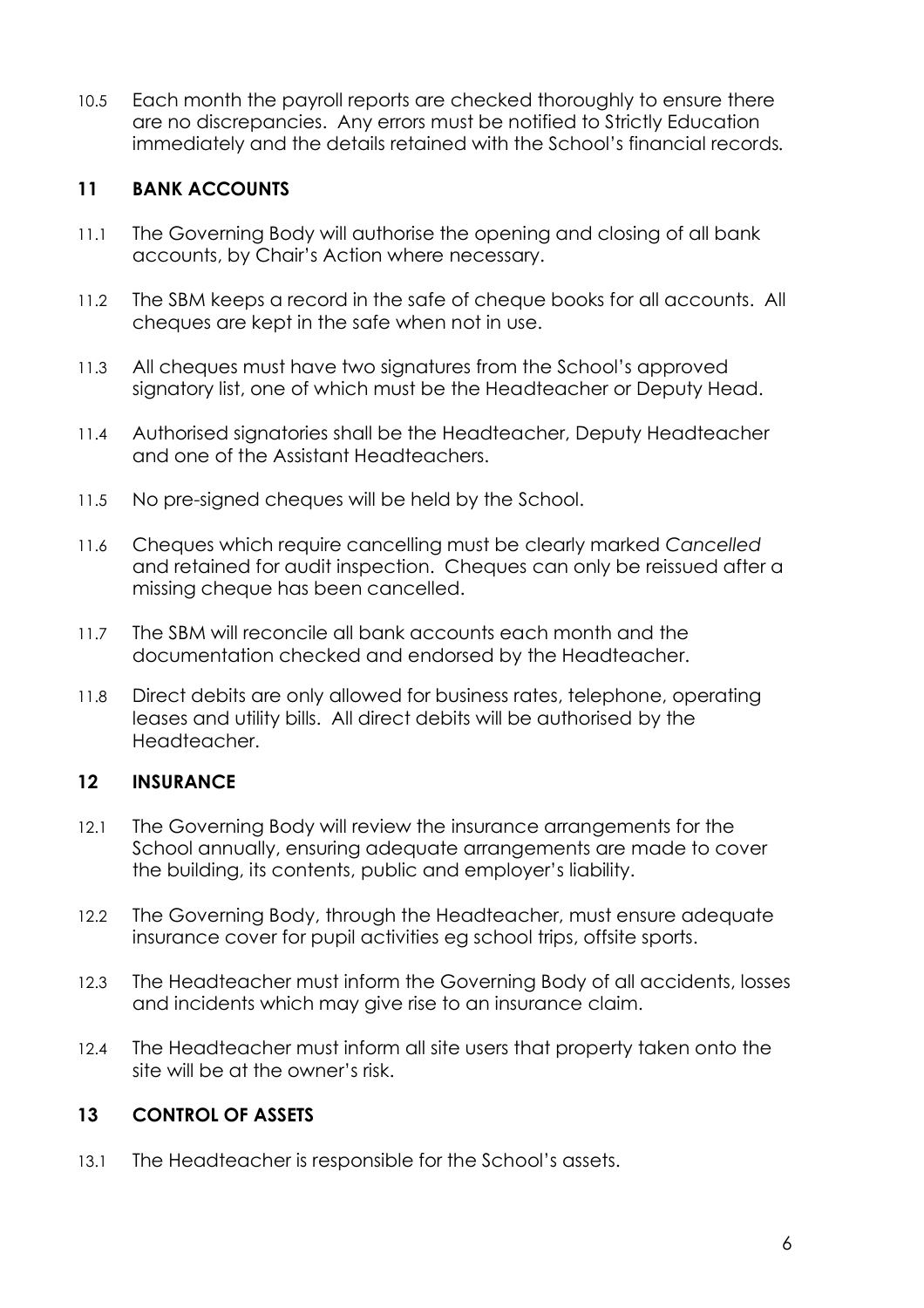- 13.2 The Premises Manager shall maintain an Inventory of all non-consumable and portable electrical items having a value over £500.
- 13.3 All equipment in the Inventory shall be security marked by the Premises Manager on receipt and, where appropriate, kept securely when not in use. The Inventory should list the date of purchase, the value, description, the serial number and location.
- 13.4 The Headteacher will ensure that a check of all items to the Inventory is carried out each year and, following this, certify the inventory record. Any missing items should be noted and promptly investigated. Written records of investigations carried out for any missing items should be held with the inventory records.
- 13.5 Any equipment that is lost, damaged or written off will be recorded in the Inventory stating the date and reason, initialled by the Headteacher, and reported to the Governing Body.
- 13.6 Equipment loaned to staff must be approved by the Headteacher or Deputy Head and recorded in the Loans Register by the SBM.

### **14 VOLUNTARY FUNDS**

The School holds no voluntary fund.

### **15 FINANCIAL IRREGULARITIES**

- 15.1 The Personnel and Finance Committee, the SLT and/or the SBM must inform the Chair of Governors of any circumstances where a financial irregularity is suspected.
- 15.2 In such a circumstance the Chair or Vice Chair would decide on the course of action to be taken in line with the School's Whistleblowing Policy.

### **16 AUDIT ARRANGEMENTS**

- 16.1 The Governing Body will cooperate fully with the LA's internal auditors and allow full access to staff, premises and documents as necessary.
- 16.2 The Governing Body will discuss all audit reports and agree implementation of recommendations with the Headteacher.

# **17 FINANCIAL RECORDS**

- 17.1 The Headteacher must ensure that the current and previous six years financial records are maintained and accessible for audit and other statutory bodies in line with Records Management Society Guidelines.
- 17.2 All records must be clearly labelled with the date for disposal.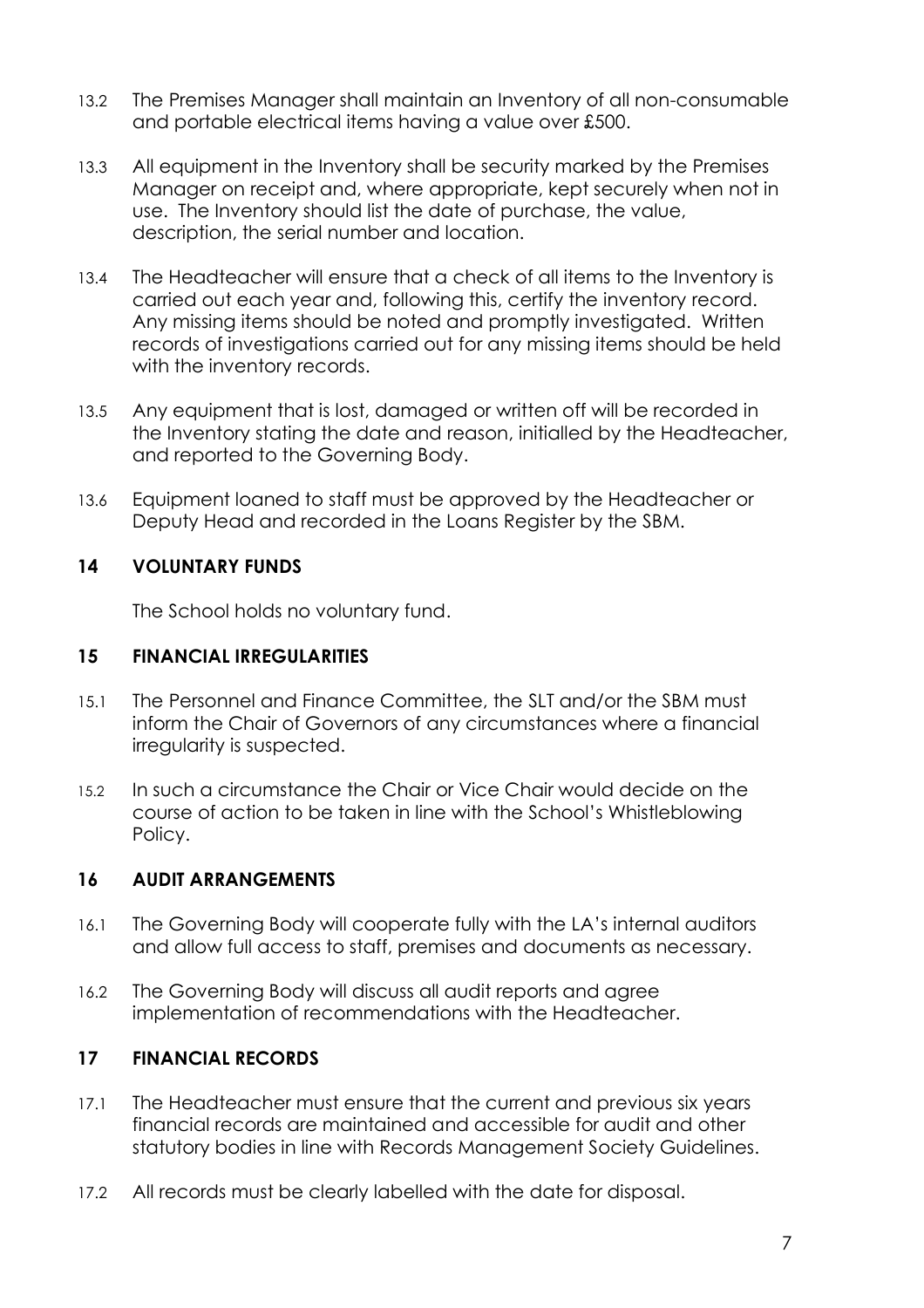Approved by the Governing Body October 2012. Revised on auditor's advice November 2012 Reviewed: September 2013 Reviewed: July 2015 Reviewed: Spring 2018 Reviewed: Spring 2020 Reviewed Spring 2021 Reviewed Spring 2022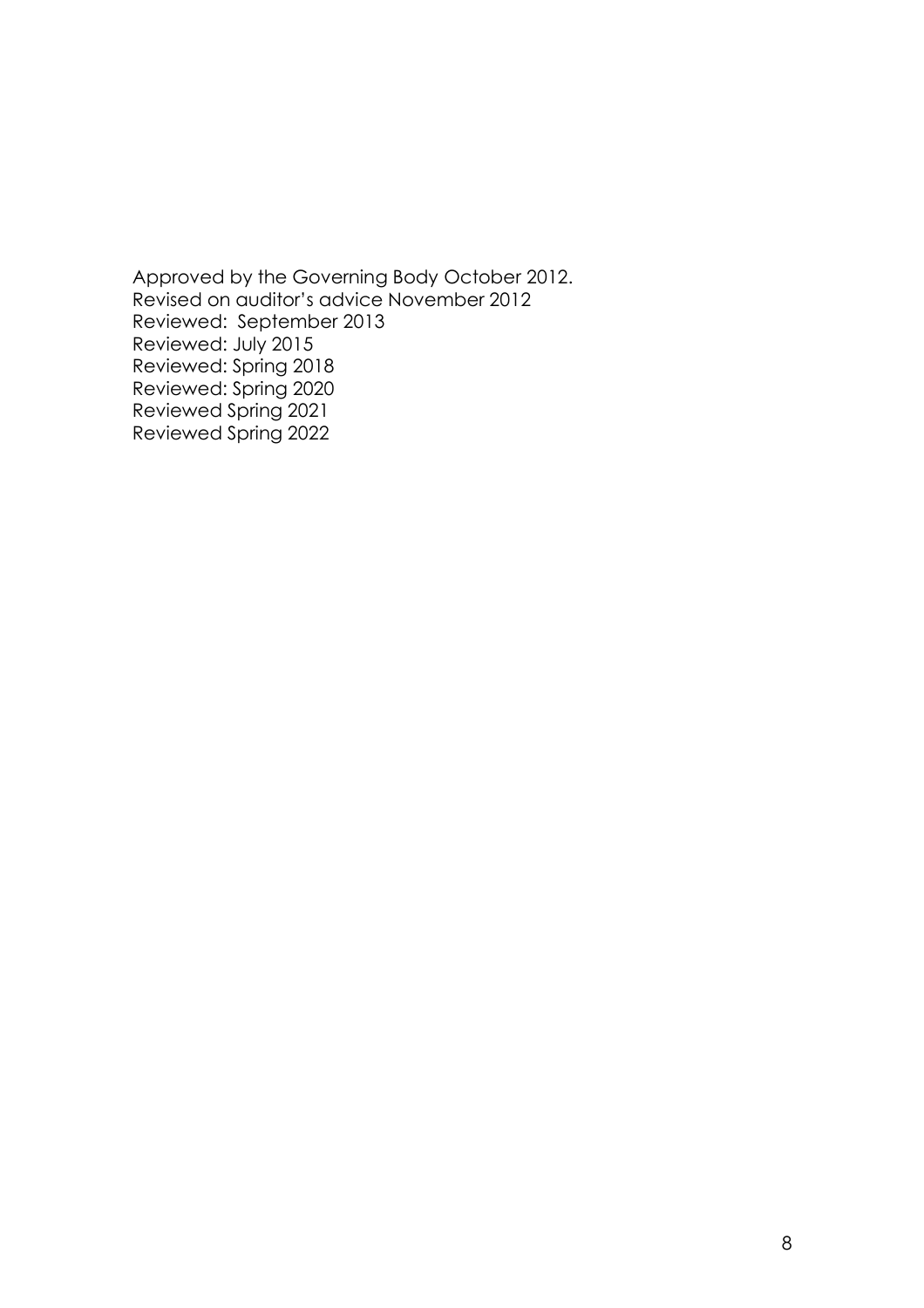# **Appendix A**

# **Financial Procedure for Electronic Payment Cards**

### **Purpose**

- 1.1 To provide guidance on the use of Electronic Payment Cards ("EPCs") by authorised users.
- 1.2 The basic objective of using the EPCs is to reduce the paperwork and administration time involved in the ordering and invoice process for low-value, high-volume goods and services.

### **Scope**

- 1.3 The School holds two EPCs, one in the name of the Headteacher and one in the name of the Premises Manager.
- 1.4 The cardholder may only use the card for business purposes and it must be used with approved suppliers, unless given specific permission by the Payment Card Administrator (PCA).
- 1.5 When an end user identifies a requirement, the cardholder/end user must check to see if the total value of the purchase is within their transactions limit and monthly credit limit and whether the purchase is within their approved category. If the item is outside the limit, then the normal purchasing procedures must be followed.
- 1.6 If the purchase meets the criteria above, then the purchase can be made.
- 1.7 EPCs must **NOT** be used for the following:
	- cash withdrawals unless specifically authorised
	- utility bills
	- items in excess of your limit
	- items outside your approved category
	- personal purchases.

Any misuse of the EPC will be treated as gross misconduct.

### **Procedure**

*Purchasing goods via the EPCs*

- 1.8 Orders must be placed by the cardholder and can be made in any of four ways:
	- via the web
	- ordering the goods/service by telephone and quoting the card number; telephone
	- orders must be delivered to a site address and not to the cardholder's private address
	- ordering by mail where an application form can be completed with details for charge card payment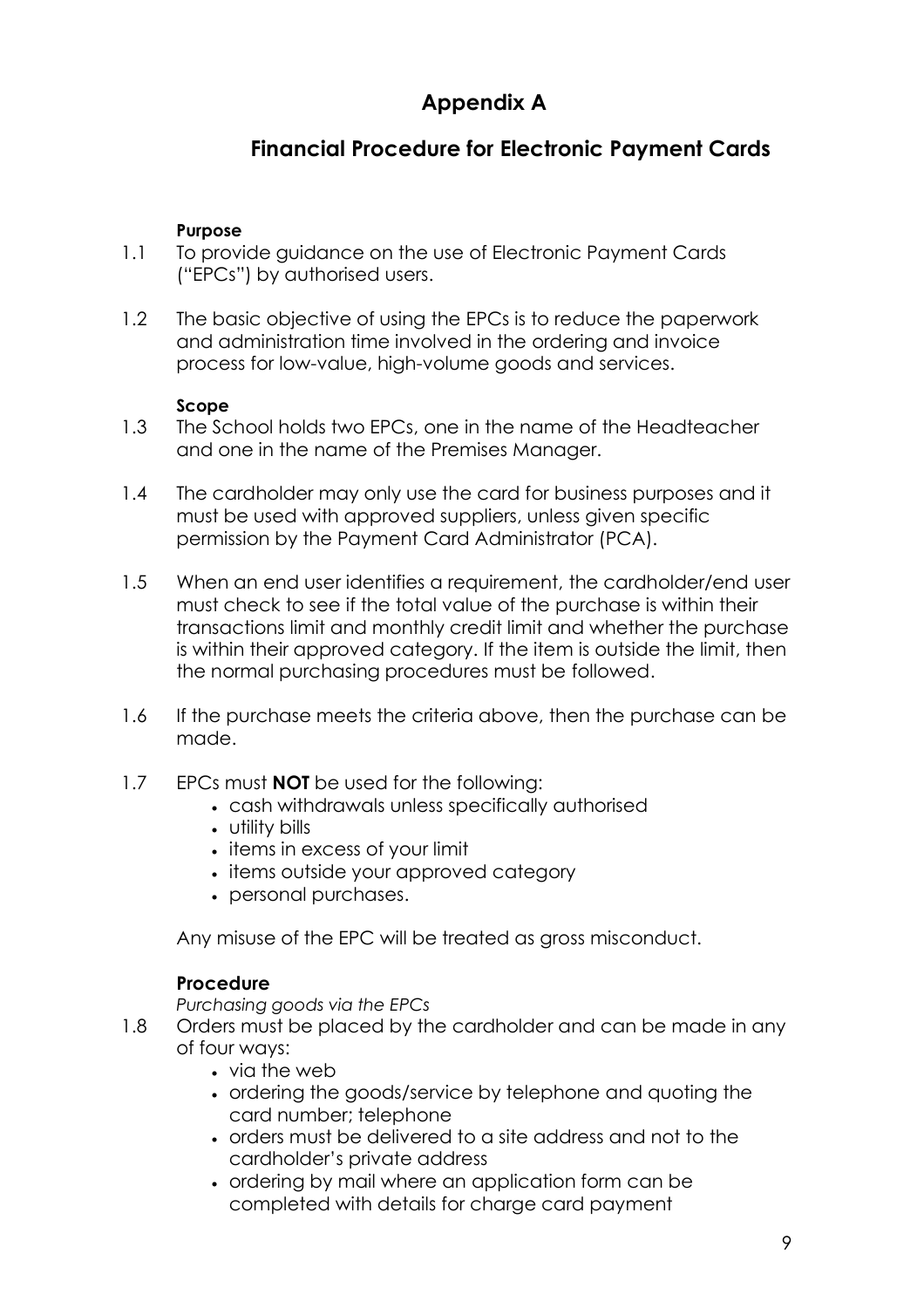- personally visiting the supplier's premises and presenting the card and signing for the goods.
- purchases must not be made via fax (for card security purposes).
- 1.9 In all instances, the cardholder must inform the supplier of:
	- the full card number and date of expiry
	- the full name of the cardholder (as shown on the card)
	- the school name
	- the full delivery address
	- a clear description of the goods required.

The goods and goods received note (GRN), where appropriate, should be marked prior to shipment 'Card Payment', and with the cardholder's name and location/department.

#### *Card declined*

1.10 If a transaction is declined, the PCA must be informed immediately. This could be due to exceeding the monthly card limit, exceeding the individual transaction limit or using a supplier that is within a Merchant Category not allowed by the school.

*Problems with supply of goods*

1.11 Inform the supplier of the rejected goods, as it is they who will arrange a credit to the school.

### *Incorrect amount billed*

1.12 In these circumstances contact the relevant supplier to seek explanation/adjustment. In the event that the discrepancy remains unresolved, you must contact your PCA for further instructions.

### *Billed but goods not received*

1.13 Contact the supplier to ensure that the goods have been despatched. According to VISA regulations, the transaction is not processed until the goods are despatched. The PCA must be notified if this regulation has been breached.

#### *Missing transactions*

1.14 Any purchases made just prior to the month end date will show up the following month. If any transactions do not turn up as anticipated, contact your PCA before taking any action.

#### *The transaction log*

1.15 Details of the transaction must be recorded on your daily log and updated when the goods/service are received.

### *Reconciliation to Bank Statement*

1.16 The Finance Assistant will reconcile the transactions and all supporting documents should be given to the SBM as appropriate for checking. Supporting documents will be VAT invoices (where appropriate), delivery notes, visa receipts, etc.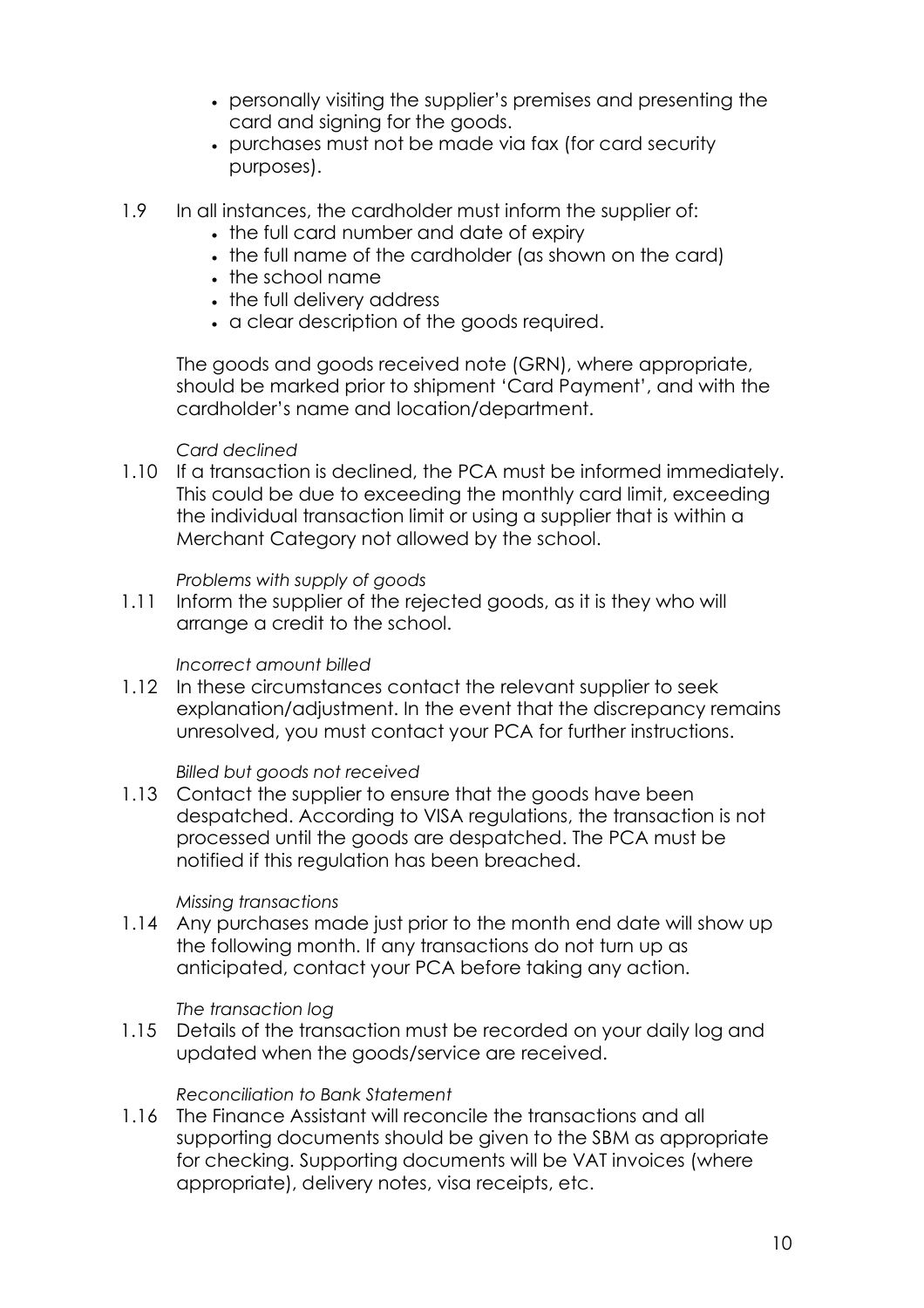- 1.17 The SBM should examine supporting documentation and use bank statements to mark all transactions 'Reviewed' as approved. The Headteacher or the Deputy Headteacher will authorise the reconciliation.
- 1.18 The Headteacher must check, prior to the month end, that the cardholders have reviewed all outstanding transactions.
- 1.19 The Headteacher must ensure that the cardholders maintain the following records and keep them up to date and available for inspection:
	- retain a copy for outstanding issues and personal record purposes
	- any photocopies of past log's showing clearance of disputed items
	- VAT invoices (where appropriate), delivery notes, Visa receipts.

### *Safeguarding the use of the card*

1.22 The card provided to the cardholder is to be used by the cardholder only and should not be lent to anyone else. It is in the name of the school and it is the cardholder's responsibility to ensure that it is retained in a secure location.

### *Credit limits*

1.23 The monthly credit limit for both cards in combination is £2000.

### *Transaction limit*

1.24 The school has an agreed maximum transaction limit for each card. The card must not be used for purchases in excess of this limit. Attempts to do this will be met with a decline when authorisation is sought for the transaction. This limit is inclusive of any VAT, carriage charges, etc.

### *Budgetary control*

1.25 Cardholders must neither exceed the budgetary provision nor avoid any budgetary restraint measures that may be in force and should refer to the PCA for advice if in any doubt.

### *Non-receipt of cards*

1.30 Replacement cards should be received approximately 14 days before the renewal date.

### *Leavers*

1.31 Upon leaving the employment of the school, cards must be cut in half and returned to the PCA. All leavers must ensure that their transaction log and reconciliations are complete before leaving or pass details of all outstanding transactions to the PCA for completion.

*Loss or theft of the card*